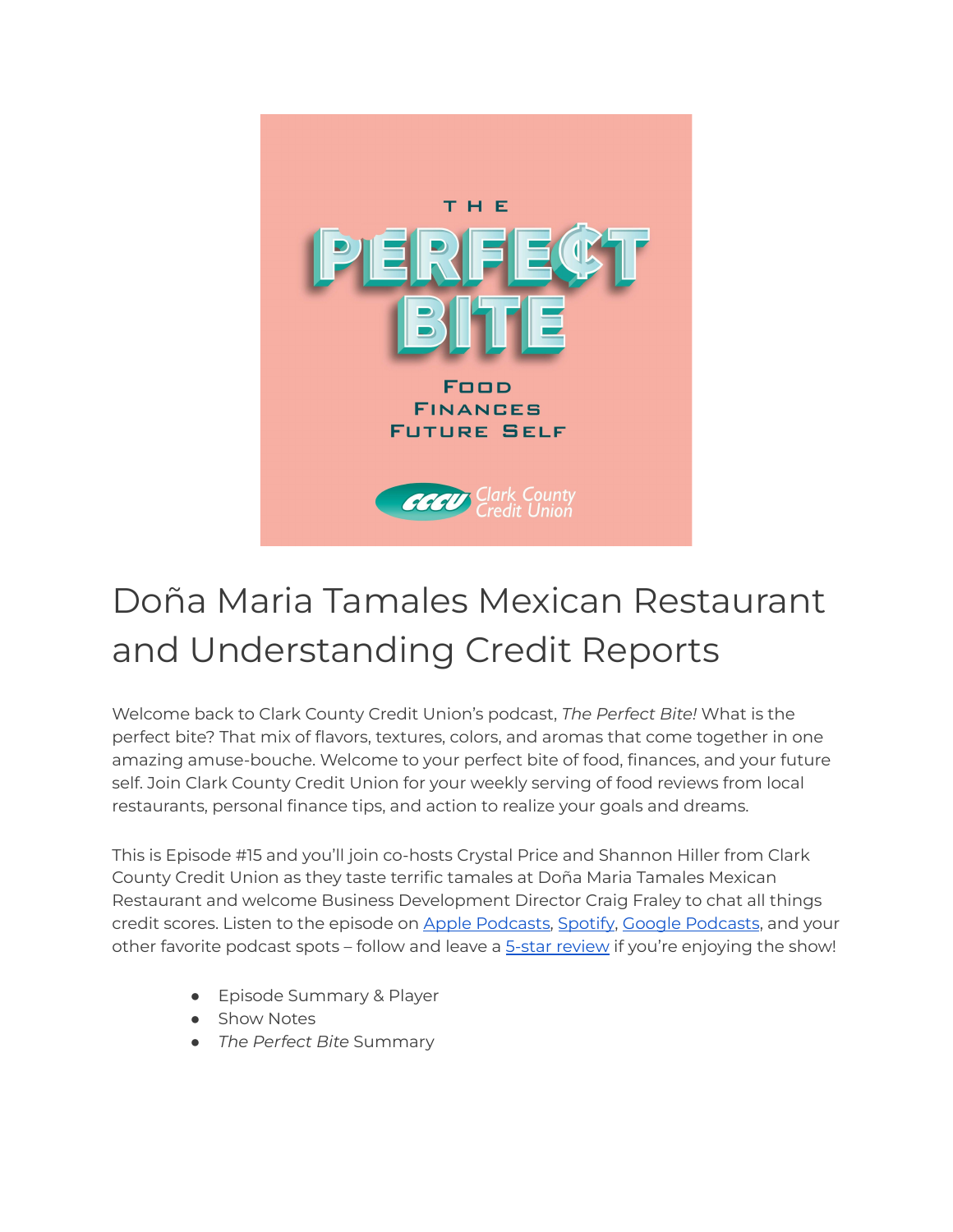## *The Perfect Bite* **Episode #15: Doña Maria Tamales Mexican Restaurant and Understanding Credit Reports**

In this fifteenth bite, join co-hosts Crystal Price and Shannon Hiller from Clark County Credit Union as they taste terrific tamales at Doña Maria Tamales Mexican Restaurant and welcome Business Development Director Craig Fraley to chat all things credit scores. Hear how great customer service can leave an impact, what goes into your credit score, and how to keep your info safe. This episode covers everything from tamales to credit scores. Here's a small sample of what you will hear in this episode:

- How was Doña Maria Tamales Mexican Restaurant?
- Why does Craig like the restaurant?
- What will they order next time?
- Why are credit reports such a mystery for people?
- What is your FICO score based on?
- How often should you monitor your credit score?
- What should people be aware of when getting their credit report?
- Has Shannon ever contacted a credit bureau?

Learn more and grab the handout at [CCCULV.org](https://www.ccculv.org/).

Check out the episode and show notes below for much more detail.

## **Show Notes**

- **Doña Maria Tamales Mexican Restaurant and Understanding Credit Reports**
	- [0:09] Welcome to *[The Perfect Bite](https://www.ccculv.org/)*
	- o [0:24] Learn more and grab the handout at [CCCULV.org](https://www.ccculv.org/)
	- [0:37] [Crystal Price,](https://www.ccculv.org/Our-Mission.aspx) [Shannon Hiller](https://www.ccculv.org/Our-Mission.aspx)
	- [0:54] [Craig Fraley](https://www.facebook.com/CCCULV/posts/our-own-craig-fraley-represented-cccu-on-channel-13s-las-vegas-morning-blend-tod/5100808196597842/)
	- **○ Food: Doña Maria Tamales Mexican Restaurant**
	- [1:32] [Doña Maria Tamales Mexican Restaurant](https://donamariatamales.com/)
	- [1:43] Why does Craig like the restaurant?
	- [3:20] Has he been to the other location?